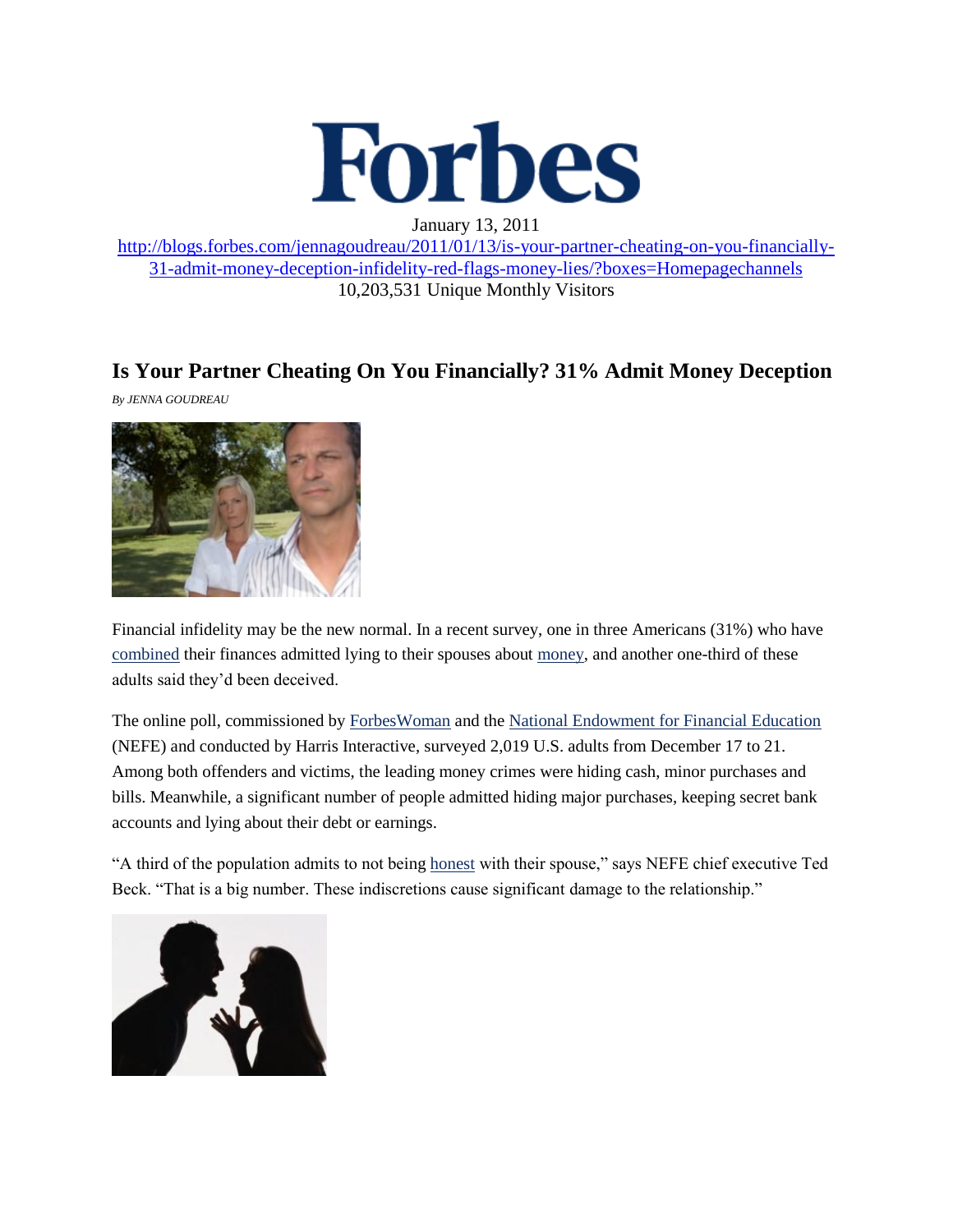Among couples impacted by financial infidelity, 67% said the deception led to an [argument](http://www.forbes.com/2010/03/11/married-couples-money-fights-personal-finance-arguments.html) and 42% said it caused less trust in the relationship. Perhaps most alarming, 16% of these respondents said the money lie led to a [divorce](http://blogs.forbes.com/bruceupbin/2010/09/17/divorce-charts-of-the-billionaires/) and 11% said it led to a separation.

"Betrayal regarding money can be just as painful and damaging as other kinds of [cheating,](http://blogs.forbes.com/maryellenegan/2010/08/16/men-more-likely-to-cheat-on-a-woman-who-earns-more/)" says Tina Tessina, psychotherapist and author of *Money, Sex and Kids: Stop Fighting about the Three Things That Can Ruin Your Marriage*. When a partner is caught concealing huge amounts of [debt](http://blogs.forbes.com/investopedia/2011/01/04/how-much-debt-can-you-handle/) or involved in money-related addictions, the result can be a "total loss of trust, feelings of betrayal and destruction of the relationship."

Seattle-based Theo Pauline Nestor, 49, learned this the hard way and eventually published an account of her experience, *How to Sleep Alone in a King-Size Bed*. She and her husband were happily married for 13 years until one day in 2003 when she noticed a curious dip in their [joint checking account.](http://blogs.forbes.com/investopedia/2011/01/05/5-ways-your-partner-can-ruin-your-credit/) When she confronted her husband, a real estate agent with unpredictable hours, she discovered he'd been secretly gambling for years. Not only had he opened several [credit cards](http://blogs.forbes.com/moneybuilder/2010/11/24/should-you-share-a-credit-card-with-your-significant-other/) without her knowledge, he'd racked up thousands of dollars in debt.

## **[10 Red Flags Your Partner Is Lying About Money](http://www.forbes.com/2011/01/12/cheating-money-financial-infidelity-forbes-woman-net-worth-marriage_slide.html/)**

"It was terrifying," she recalls. "My biggest fear was that we would lose our house."

The couple had two children, ages five and nine, and Nestor made a modest salary as a part-time writing instructor at the [University of Washington.](http://www.forbes.com/lists/2010/94/best-colleges-10_University-of-Washington_950060.html) Ultimately, fearing for her children's future and bewildered by the long-term lies, she filed for divorce.

"It felt like finding out about an [affair,](http://blogs.forbes.com/jennagoudreau/2010/12/28/author-discovers-her-groom-to-be-is-gay-sex-scandal-cheat-men-beard/)" says Nestor. "But when your spouse cheats sexually, you can walk away and it's gone. When they cheat financially, you have to live with the effects for however long it takes to dig out of the hole."

According to the survey, over half of all financial cheaters admitted hiding cash (58%) or minor purchases (54%). NEFE's Beck says this is particularly concerning, as [small lies](http://www.forbes.com/2006/11/02/tech-cx_ee_technology_liar_slide.html) often compound over time to become increasingly larger and more harmful deceptions. Of the offenders, 30% have hidden a bill, 16% have hidden a major purchase, 15% had a secret bank account, 11% lied about their debts and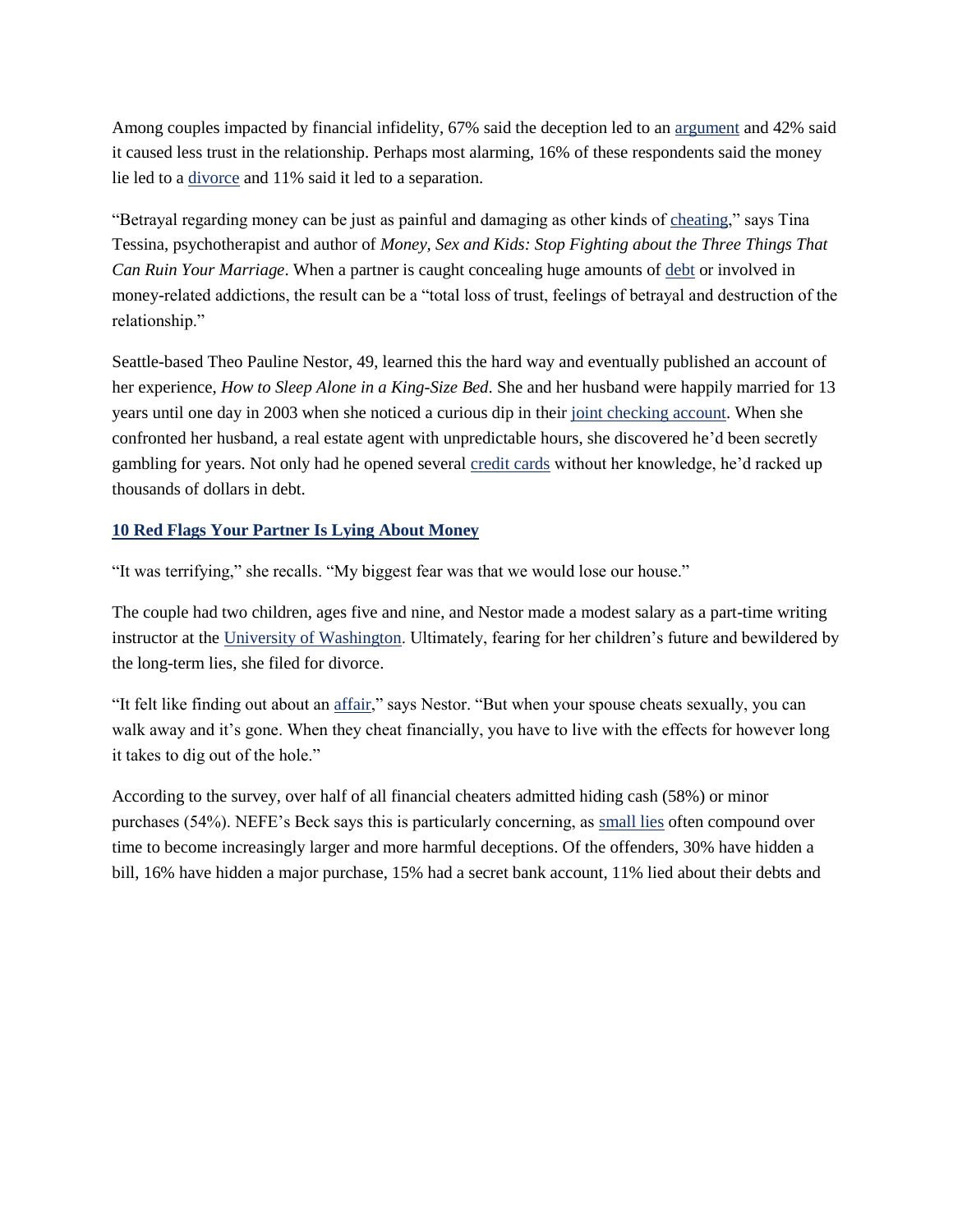another 11% lied about the amount of money they earned. **Breakdown Of Money Lies** 



None of this surprised Nancy Chemtob, founding partner of matrimonial and family law firm Chemtob Moss Forman & Talbert LLP in New York, who says she's seen it all. According to the survey, money deception occurs equally across [income levels—](http://blogs.forbes.com/jennagoudreau/2011/01/07/high-earning-women-want-hot-older-men-sex-dating-love-george-clooney-angelina-jolie-brad-pitt/)no matter if you're earning \$30,000 or \$300,000. Chemtob only accepts clients with a net worth of \$5 million or more and has observed that having more money only means more elaborate schemes.

Example A: she once worked with the owner of a hedge fund who secretly spent millions on a [mistress.](http://blogs.forbes.com/kevinunderhill/2010/09/28/do-not-trust-the-mistress/) In five of their 10 years of marriage, his wife had no clue that he was spending over \$20,000 a month on the other woman, ultimately buying her a house, car and extravagant jewelry.

Another of her clients is in her 30s, remarried and has a son from a previous marriage, Chemtob says. Three years ago, she lied to her new husband that she wasn't receiving [child support.](http://www.forbes.com/2010/07/07/divorce-settlement-alimony-child-support-personal-finance-kotlikoff.html) She was. Now he pays for the child's expenses and private schooling while the woman stashes about \$7,000 a month in a hidden bank account.

In one of the most extreme deceptions Chemtob's come across, a 20-something woman fabricated her entire financial history. The original lie happened on the [first date.](http://www.forbes.com/2010/03/16/marriage-money-finances-debt-forbes-woman-net-worth-dating-etiquette.html) Because he was very well-educated, successful and high-earning, she didn't think he'd like her when she told him she didn't have a degree or a job. She lied, saying she had her masters and a salaried position.



The woman continued the fib while they dated and into their eventual [marriage.](http://blogs.forbes.com/jennagoudreau/2010/11/18/prince-william-kate-middleton-engagement-emblem-of-class-marriage-wedding-ring/) When he left home for work, she left too. When he returned home in the evening, so did she. Because he was so successful, he paid for everything and never noticed that she didn't have an income. Eventually he did discover the truth and promptly filed for divorce.